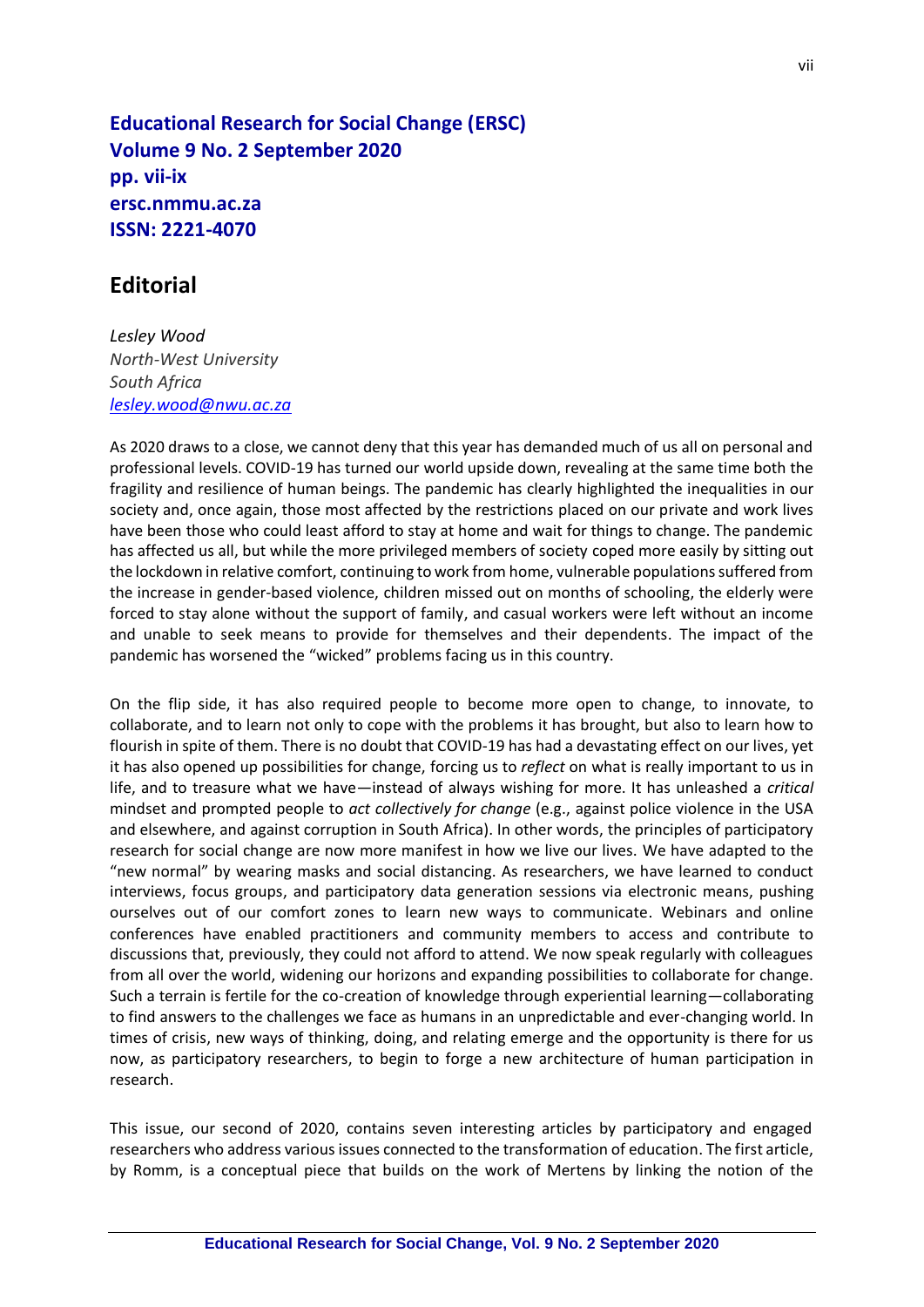transformative paradigm to indigenous paradigms and knowledge cultures. She highlights the centrality of relationship in this kind of work and how such research is in itself "world shaping." She argues that such transformative work is not just the prerogative of one specific paradigm, but that other research approaches can also contribute to positive social change by adopting a participatory approach to their inquiry.

Brown then moves us to teacher education, and how intergroup dialogue helped preservice teachers to understand the issues of privilege and oppression in relation to diverse sexual orientations. The opportunity to engage with and relate to peers allowed a sense of solidarity and ideas for change to emerge. Intergroup dialogue proved useful to enhance self-awareness of the preservice teachers regarding their positionality as teachers of comprehensive sexuality education, and prompted a desire to learn how to use intergroup dialogue to promote inclusion in the life orientation classroom.

Staying in teacher education, Petersen, Rademeyer, and Ramsaroop explain how they used an action research approach to design and implement an academic support programme using peer tutors. This much needed programme enabled students to support their peers in developing their English proficiency to enable them to cope with the demands of tertiary education. The authors recount how an action research approach enabled them to learn during the design process, improving their practice and the eventual academic product.

Du Plessis and Ahmed's article moves us out of higher education to a rural school context where they used a participatory visual approach to explore the career aspirations of youth. Their findings add to the literature by providing much needed insight into the aspirations of this marginalised group whose opportunities for further study or employment are often hampered by their economic deprivation and lack of social capital. The visual methods enabled the participants to express their hopes for a brighter future, in spite of their circumstances, and to position themselves as agents of change in their community. The aim of the authors was to sensitise other stakeholders to the need to provide career education and planning opportunities to youth who, normally, are deprived of such support in rural schools.

Shifting to the leadership of township schools, Kagola and Khau also use a visual method, namely collage, to influence how members of school governing bodies perceive the employment of male teachers in the foundation phase. Collaborative reflection on their collages prompted a reduction in bias against appointing male teachers by providing participants with an opportunity to question hitherto unquestioned assumptions and biases about the ability and suitability of men in early years classrooms, and in the caring professions in general.

Arts-based practitioner enquiry methods enabled Childs, Mapasa, and Ward to improve their understanding about how to offer improved academic support to first-year university students. They explain how they developed an innovative, "Crafting Connections," strategy to facilitate their practitioner self-enquiry. In addition to learning how to create a transformative learning experience for students, they also learnt how to walk the fine line between nurturing students and leaving space for them to direct their own learning.

The last article, by Bhurekeni, is again a conceptual piece that argues for transformation of the curriculum in Zimbabwe, specifically at primary school level, to challenge inherited colonial paradigms and replace them with more indigenous theories and practices. He calls for validation of indigenous ways of knowing, rather than mere acceptance of Western knowledge as the only valid basis for curriculum design. This, he suggests, would require a deeper level of epistemic exploration and understanding.